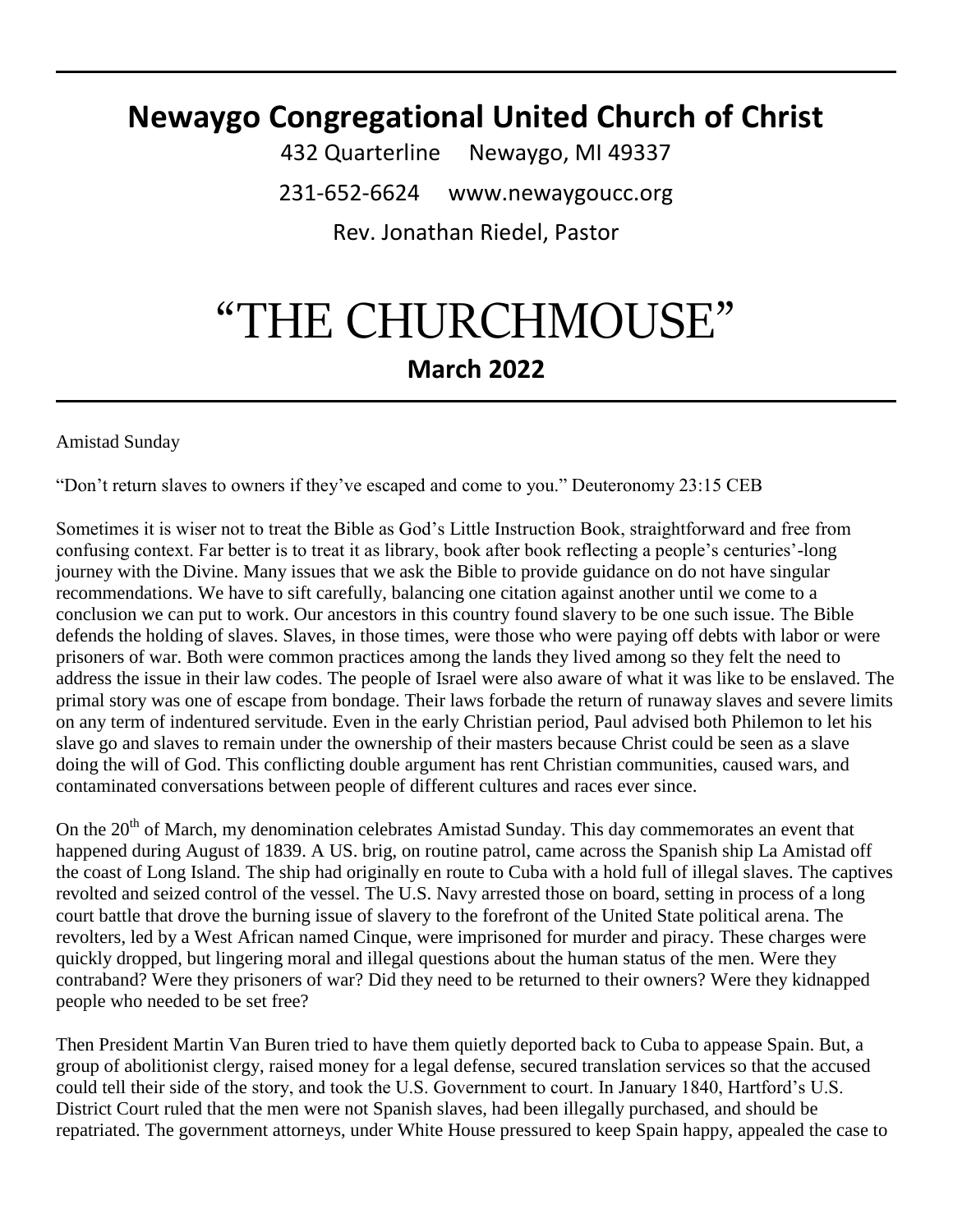the Circuit Court. That jurisdiction affirmed the lower court's verdict. This set the stage for a final showdown at the U.S. Supreme Court, which heard the case in the winter of 1841.

The defense did not take any chances with such a pivotal case so they hired John Quincy Adams, a former President and, at the time, a member of the House of Representatives. His hiring was not an act of showboating because he had successfully won a case before the justices and was a strong anti-slavery voice in Congress. Adams argued against Van Buren's decision to deport the men, reasoning that they were simply trying to achieve a promise placed within the Declaration of Independence-that every person has a right to life and liberty as an inalienable right. He prevailed upon the justices to live up to the ideals that lay at the very core of the American experiment.

On March  $9<sup>th</sup>$ , in a 7 to 1 decision, the Supreme Court agreed with Adams. They recognized the freedom of Cinque and his fellow captives. They did not, however, provide any resources to pay for their journey back to Africa. Even the boat they commandeered was sold for scrap and the profits rendered to the U.S. Navy for their troubles. Once again, the abolitionists who had paid for their legal expenses raises the funds needed for the tickets for their voyage. By November of 1841, the men were on their way back to West Africa. This is one of the few Nineteenth century American legal cases where blacks took the advantage and emerged with some semblance of their rights and dignity intact.

It is a small beginnings perhaps but it was sign of greater victories to come.

I only discovered this story a few years ago and even then I only knew it in outline. The details I first encountered had a familiar ring to them. Heroic white men had to come to some poor unfortunates rescue. Now when I reflect on this story I think about Cinque and the men who took over the slave ship. Yes, I knew they committed murder in slaying their captors and they committed theft by taking over the boat. Yet in my heart, I do not blame them. They knew the fate they had waiting for them. They knew they would never see their families again if they did not do something extreme. Met by a violent, dehumanizing set of circumstances, they rose up. It is easy for me in my comfort to wish for a pacifist's resolution. What they did was sharp and courageous and may have been the only solution they had available to them. The true tragedy here was how their society had treated them as non-human, non-human to be sold as property, leaving them with few options to protect their humanity.

This brings me back to where I started from-the Bible as a library full of the experience of God and human interaction. It demands that I read it deeply-not for picking out verses to win easy arguments but to note the overarching aims of where God wants us to go and to grow. And my reading leads me to believe God calls me to recognize the unique gifts and abilities of each human being as a created gift of God-no matter what their color, their ethnicity, their gender, or their sexual orientation. I am called to work for a world where each can reach their God-given potential, even if I must sacrifice something of my comfort and my preconceived notions in the process. Only then can we have hope in a better world, a world more to God's liking. That is not a simple task but it is the only one that matters. Amistad Sunday is a reminder that there is still much work that remains to be done.

The Rev. Jonathan D. Riedel-Pastor, Newaygo Congregational United Church of Christ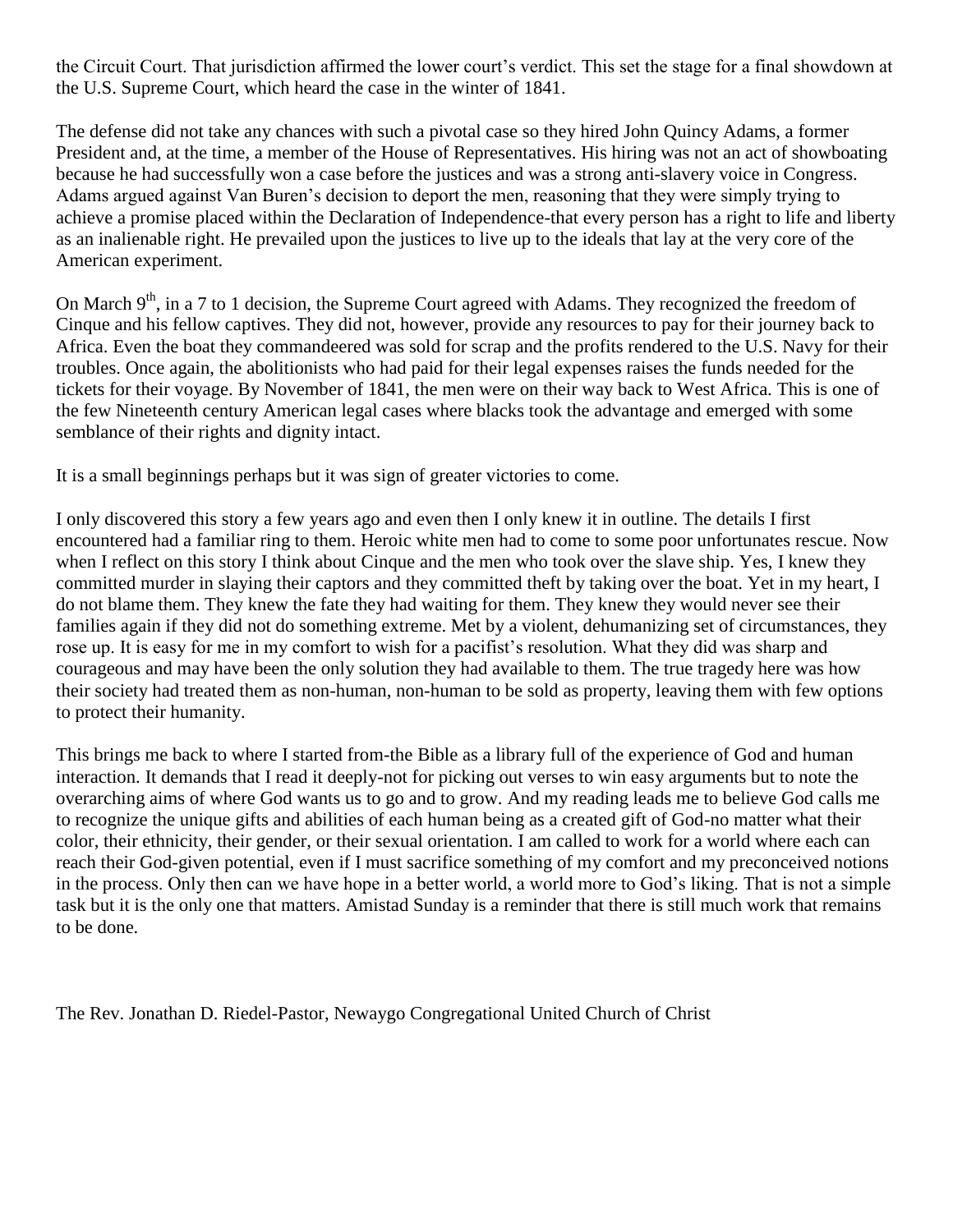## **What's Happening at NCUCC March 2022**

**Events, Anniversaries and Birthdays**

Worship is in person and on ZOOM at<https://us02web.zoom.us/j/84864699096> or phone 1-312-626-6799 ID: 848 6469 9096

Pastor Jon's Tuesday noon class is in person. Will also be on ZOOM by request or due to bad weather. <https://us02web.zoom.us/j/84229731057> or phone 1-312-626-6799 ID: 842 2973 1057

Wednesday Night Prayer Time 7 pm. Call 978-990-5000 then 283560#

|  | Tu. 1: Noon class - "How To Be An Anti- |
|--|-----------------------------------------|
|--|-----------------------------------------|

 **Racist"/Survival Don S. b'day**

 **Linda S. b'day**

- **We. 2: Ash Wednesday Service 7 pm Communion and Sharing of Ashes The Readings of the Season**
- **Th. 3: Administration Meeting 10 am Circles 6-8 pm**
- **Fr. 4:**
- **Sa. 5:**
- **Su. 6: Worship w/Communion 10 am First Sunday of Lent The Rev. Sal Sapienza "Open and Affirming and the Life of the Church"**
- **Mo. 7:**
- **Tu. 8: Noon class "How To Be An Anti- Racist"/Summary**
- **We. 9: Prayer Time 7 pm (phone-in)**
- **Th. 10: Worship & Pastoral Care 11 am (phone)**
- **Fr. 11:**
- **Sa. 12:**
- **Su. 13: Worship 10 am Second Sunday of Lent "Stories We Could Tell" Luke 13: 31-35**

#### **"Strong and Tender"**

#### **Mo. 14:**

- **Tu. 15: Noon class - Biblical Holidays-Passover**
- **We. 16: Prayer Time 7 pm (phone-in)**
- **Th. 17: Council Meeting 10 am**
- **Fr. 18:**
- **Sa. 19:**
- **Su. 20: Third Sunday of Lent "Stories We Could Tell" Luke 13: 1-9**
	- **"Open Invitation"**
- **Mo. 21: Audrey E. b'day**
- **Tu. 22: Noon class - Biblical Holidays-Day of Atonement**
- **We. 23: Prayer Time 7 pm (phone-in)**
- **Th. 24:**
- **Fr. 25:**
- **Sa. 26:**
- **Su. 27: Fourth Lent**
	- **"Stories We Could Tell"**
	- **Luke 15: 1-3, 11-32**

**"Embracing Love"**

- **Mo. 28:**
- **Tu. 29: Noon class - Biblical Holidays- Succouth**
- **We. 30: Prayer Time 7 pm (phone-in)**
- **Th. 31: Circles 6-8 pm**

**Members and friends in need of Prayers: Steve D., Allen R., Marilyn S., Carolyn S., Fred V., Gloria W.**

**Deadline for information to be printed in the April newsletter is Wednesday, March 30. \_\_\_\_\_\_\_\_\_\_\_\_\_\_\_\_\_\_\_\_\_\_\_\_\_\_\_\_\_\_\_\_\_\_\_\_\_\_\_\_\_\_\_\_\_\_\_\_\_\_\_\_\_\_\_\_\_\_\_\_\_\_\_\_\_\_\_\_\_\_\_\_\_\_\_\_\_**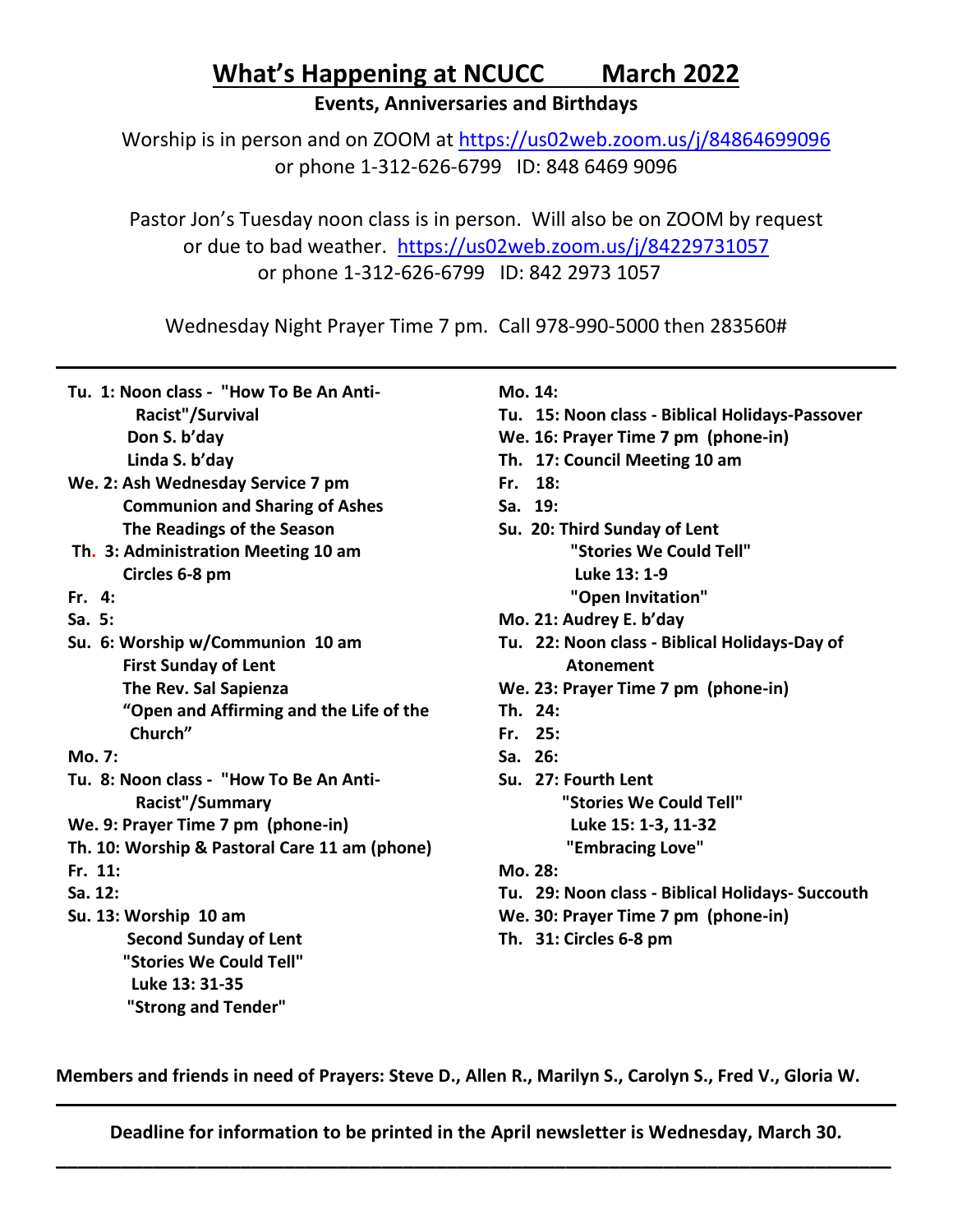#### **Evening Prayer**

On Wednesdays at 7 pm we will join over the phone for a time of meditation and prayers for ourselves and others. To join us, dial 1- 978-990-5000 then 283560#.

#### **Mission and Social Action Community Outreach**

Check out the bulletin board in the main hall to see how the church's outreach missions have been helping the community.

We continue to ask for input from you, the congregation, on outreach missions that may interest you and would help fill a need in the community. Please give your ideas to any M&SA Commission member.

Thank you, Mission and Social Action Commission

#### **Tuesday Noon Adult Forum**

This month we have a variety pack of topics to discuss. For March 1 and 8th, we will conclude our discussion on How To Be An Anti-Racist by focusing on Survival and by summarizing how we can apply our faith to how to be more inclusive. On March 15, we will start a new series on Biblical Holidays. We will look closely at the stories behind several Jewish and Christian celebrations. Here is a schedule of topics.

March 15-Passover March 22-Day of Atonement March 31-Succouth

#### **Open and Affirming**

On Sunday March 6 Rev. Salvatore Sapienza, pastor of Douglas UCC, will be at NCUCC and give a sermon on living as an Open and Affirming Church. He will talk about the affects becoming a certified Open and Affirming church had on the Douglas church. Please plan to attend in-person or on ZOOM.

The following two books and website are good resources of information:

"A Time to Embrace: Same-Gender Relationships in Religion, Law, and Politics"-William Stacy Johnson-a good overview of the issues from a mainline Presbyterian Perspective

"God and the Gay Christian"-Matthew Vines-an excellent overview of the issue from a more conservative Evangelical perspective. Vines has also prepared some excellent filmed lectures on the topic which can be accessed by typing his name into the YouTube search engine.

[www.welcomingresources.org/welcoming](file:///C:/Users/Owner/Documents/CHURCH%202/003%20NEWSLETTER/Weekly/2022/January%202022/www.welcomingresources.org/welcoming)

#### **Ash Wednesday Service**

NCUCC will be having an Ash Wednesday Service March 2 at 7 pm. The service will include the receiving of ashes and communion. The service will be in person and also a live audio/visual feed is available on ZOOM using the following link: <https://us02web.zoom.us/j/87605817945>

Those without internet access can receive an audio feed by using the following phone number and meeting ID: 1-312-626-6799 Meeting ID: 876 0581 7945